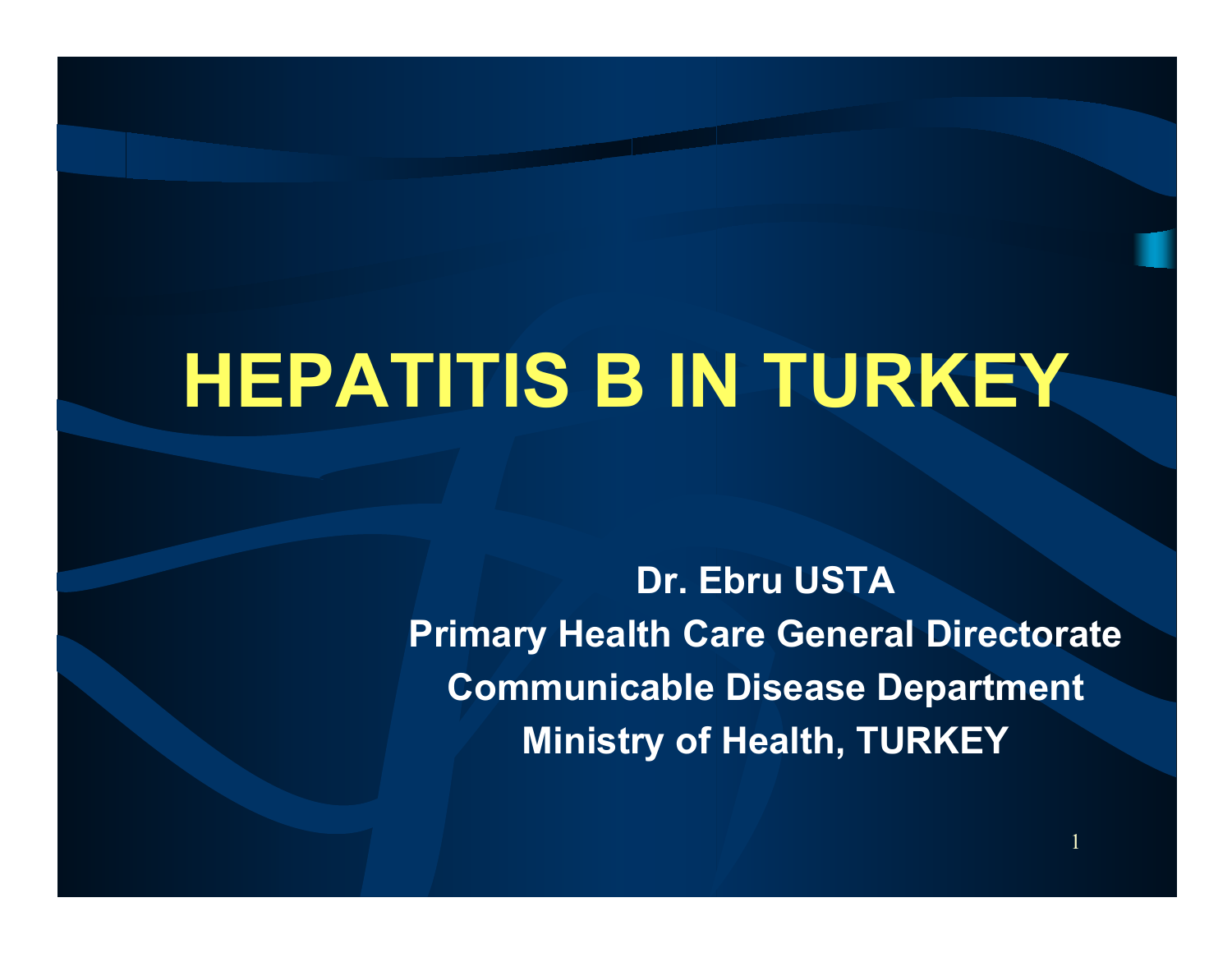| <b>AREA</b> |                   |
|-------------|-------------------|
|             | <b>POPULATION</b> |
| $0 - 4$     | <b>Ages</b>       |
| $5 - 9$     | <b>Ages</b>       |

**65+**

**67 803 927**

**Ages 10 % Ages 10 % 10-14 Ages 10 % 15-64 Ages 64 % Ages 6 %**

| $\equiv$ |  |  |
|----------|--|--|
|          |  |  |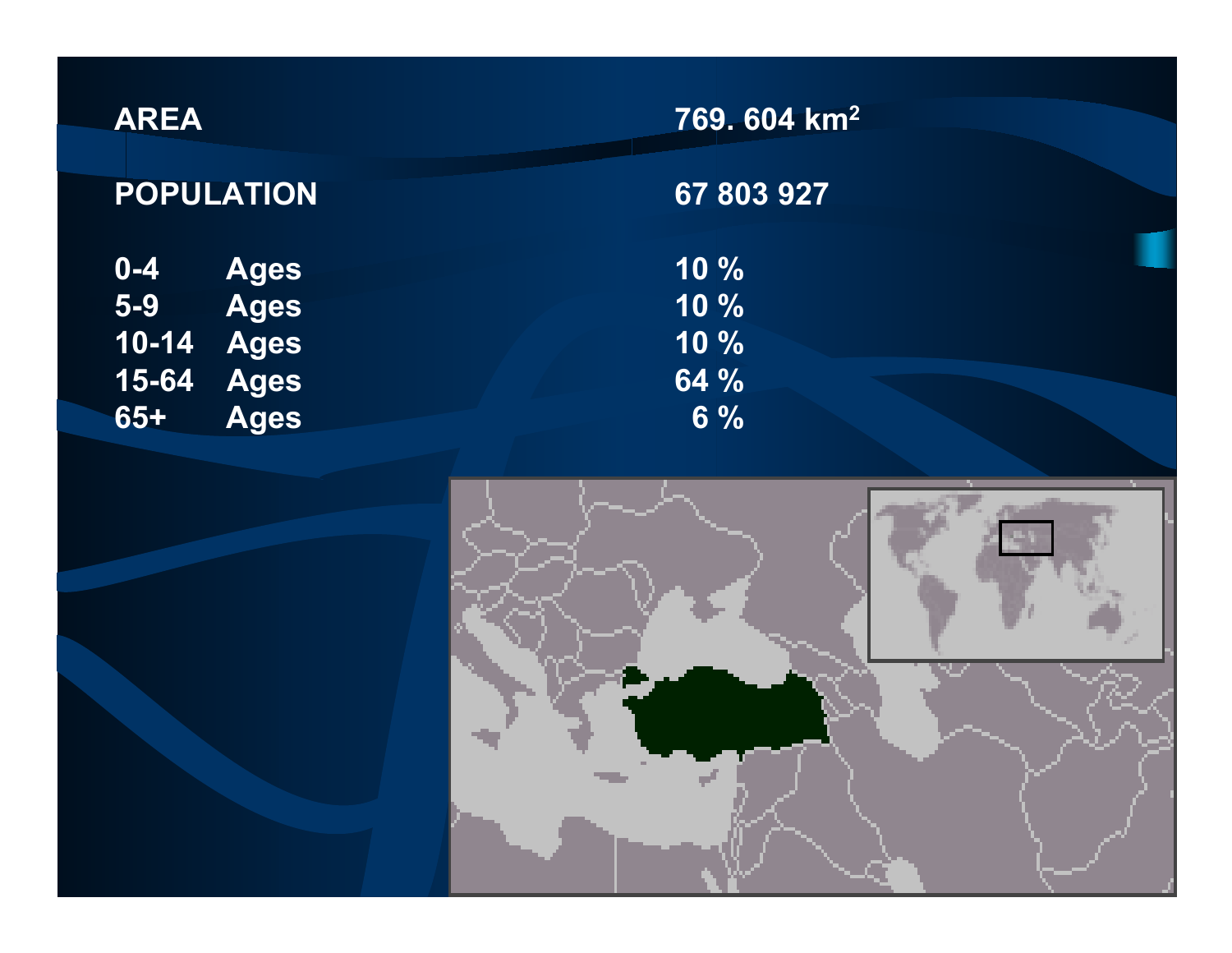| <b>URBAN POPULATION</b>                      | $65 \%$         |
|----------------------------------------------|-----------------|
| <b>RURAL POPULATION</b>                      | $35 \%$         |
| LIFE EXPECTANCY AT BIRTH (years)             | 68.7            |
| <b>PROPORTION OF THE LITERATE POPULATION</b> | $87 \%$         |
| <b>PER CAPITA INCOME</b>                     | <b>3400 USD</b> |

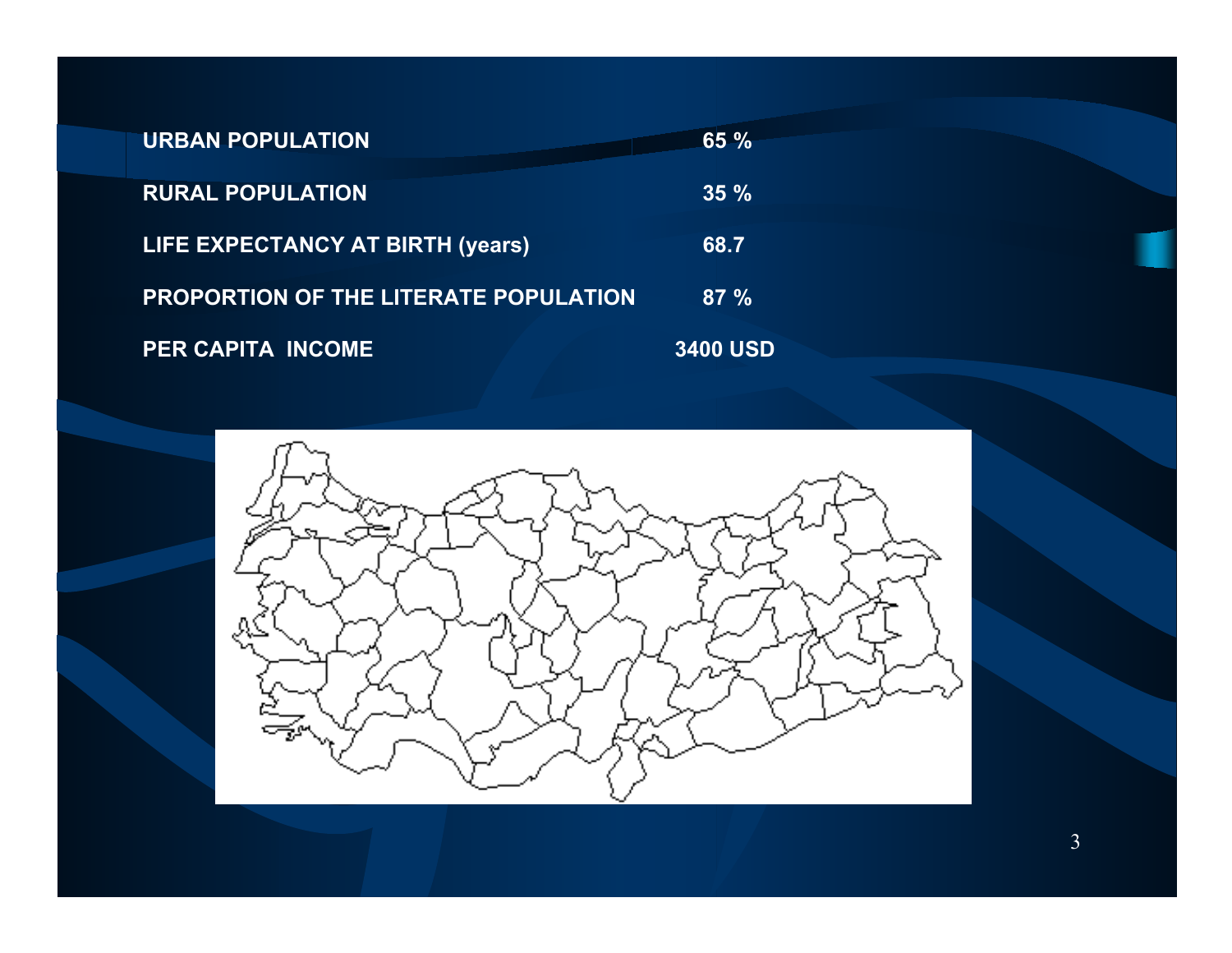## **Turkey is an intermediate endemicity country for Hepatitis B infections**

- •2/3 of acute viral hepatitis among children is hepatitis A,
- •60% of acute viral hepatitis among adults is Hepatitis B in our country.
- •HBsAg positive 5%
- •Anti HBs positive 25-30 %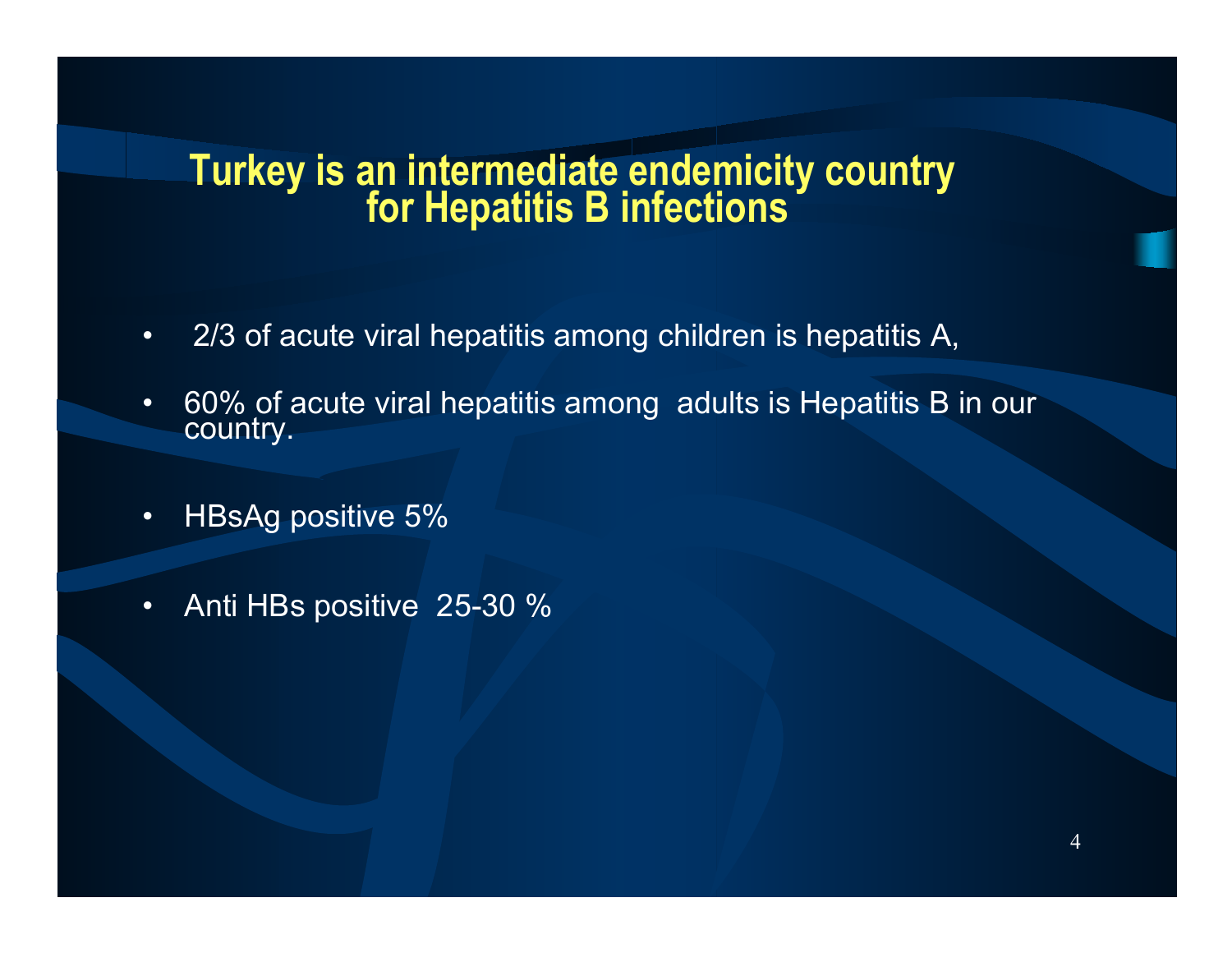- • Almost 1/3 of our population has already infected by Hepatitis B virus
- •Approximately 3-4 million carriers
- •nearly 350 hepatocellular Carsinoma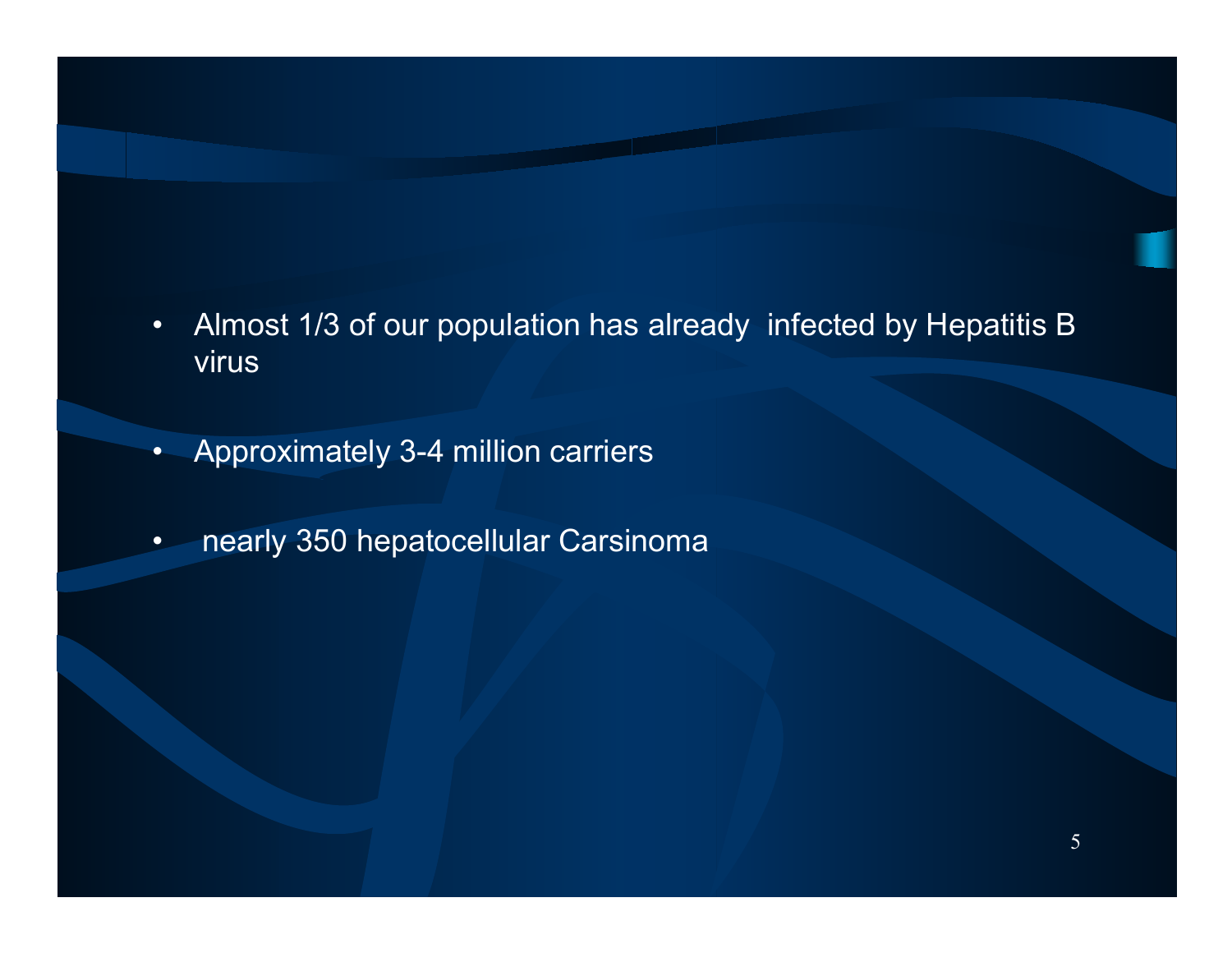### **HBsAg positivity based on the surveys from universities in Turkey**

| • Chronic liver and cirrhotic patients    | 57.3 %   |
|-------------------------------------------|----------|
| <b>Barber and coiffeur</b><br>$\bullet$ . | $12.3\%$ |
| • Hemodialysis patients                   | 10.1%    |
| • Female sex workers                      | 9.6%     |
| Soldier donors                            | $7.4\%$  |
| • Civilian donors                         | 5.2%     |
| • Health staff                            | 4.8 %    |
| • Pregnants                               | 4.4%     |
|                                           |          |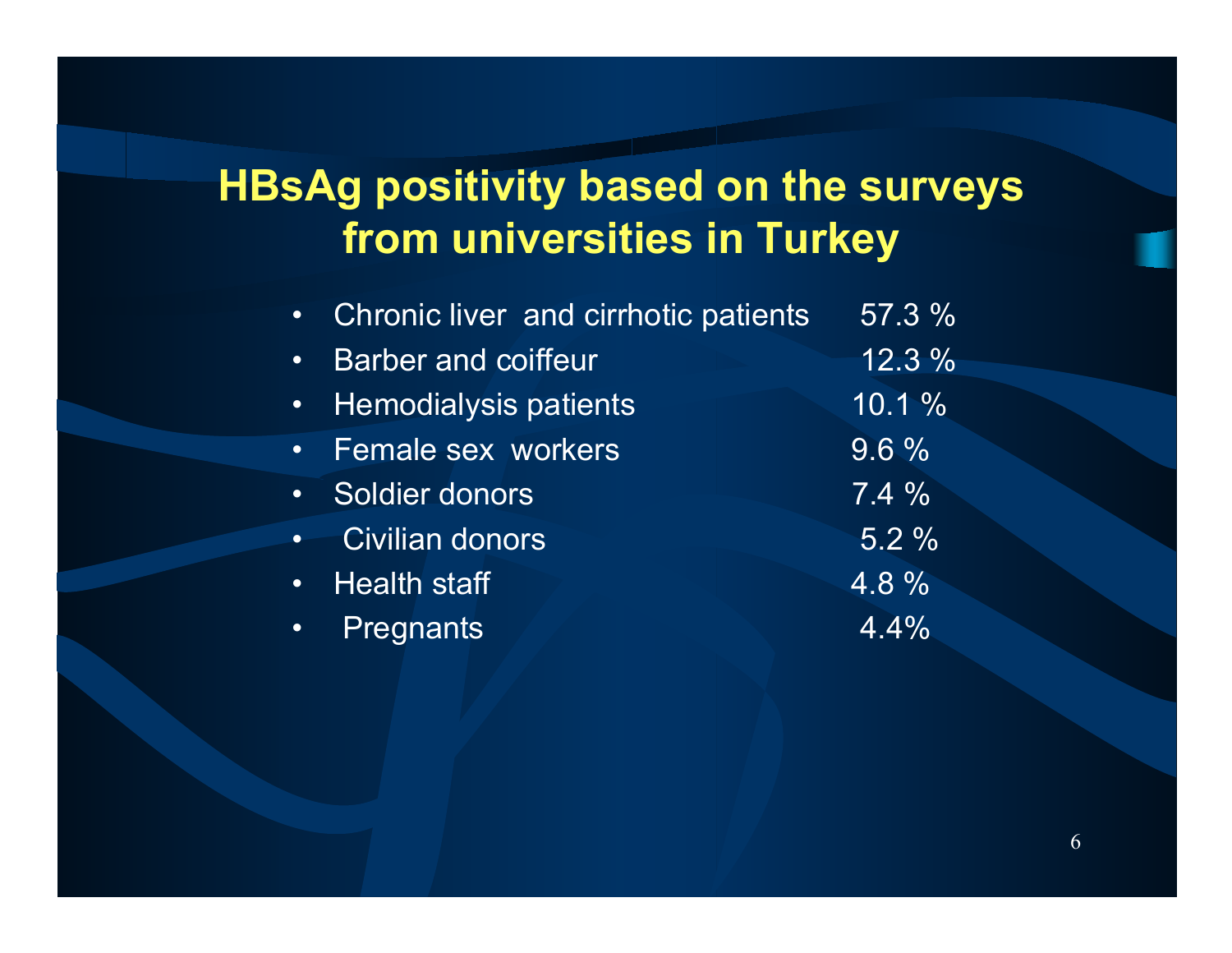#### **HEPATITIS B PREVENTION AND CONTROL PROGRAM**

- •Objective: to decrease morbidity and mortality of hepatitis B
- •Strategies:
- \*Surveillance
- \*Immunization
- \*Education
- \*Safe blood supply and blood products
- \*Safe injection practices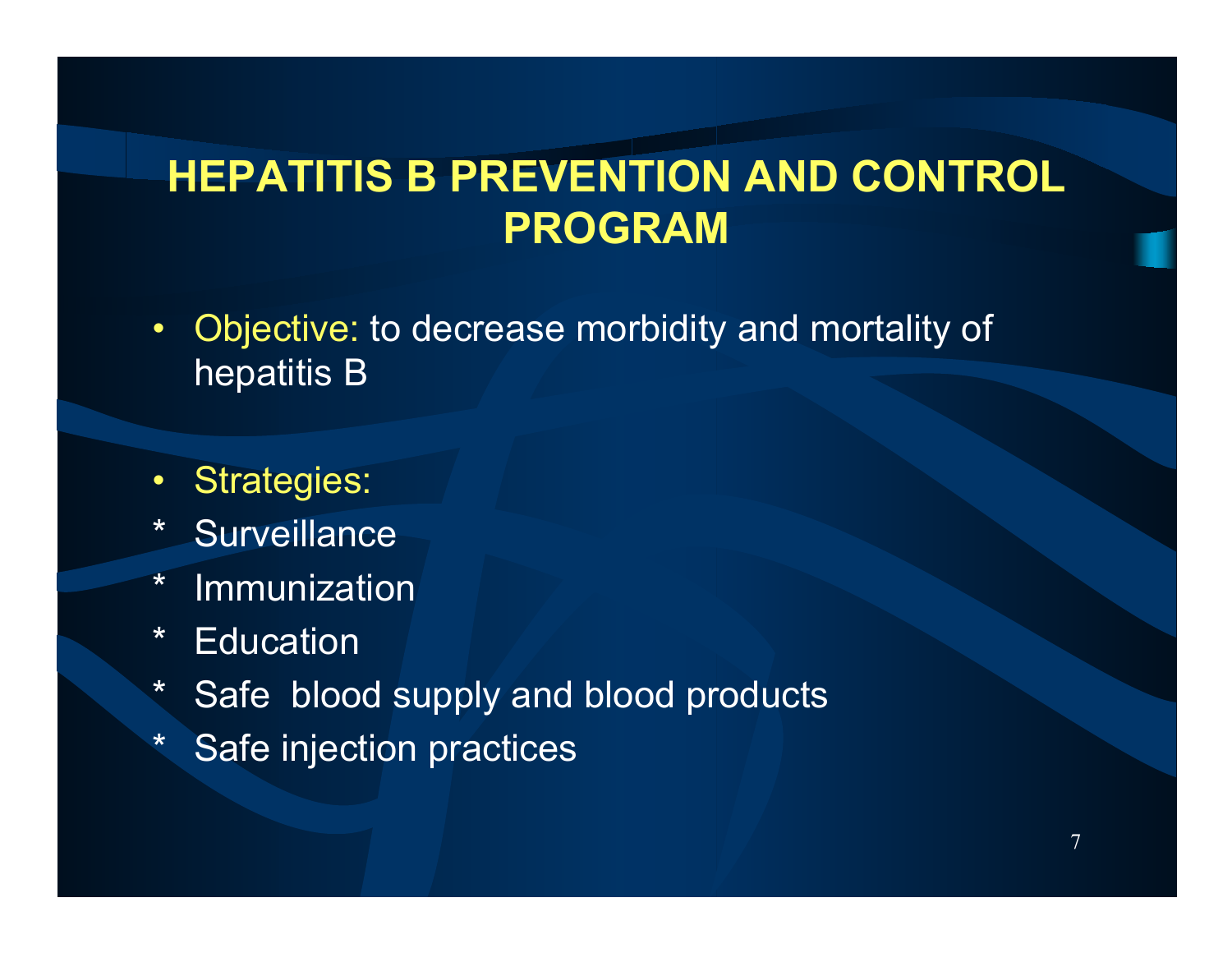#### **SURVEILLANCE**

- •Notification system
- •Collection and management of data
- •New case definition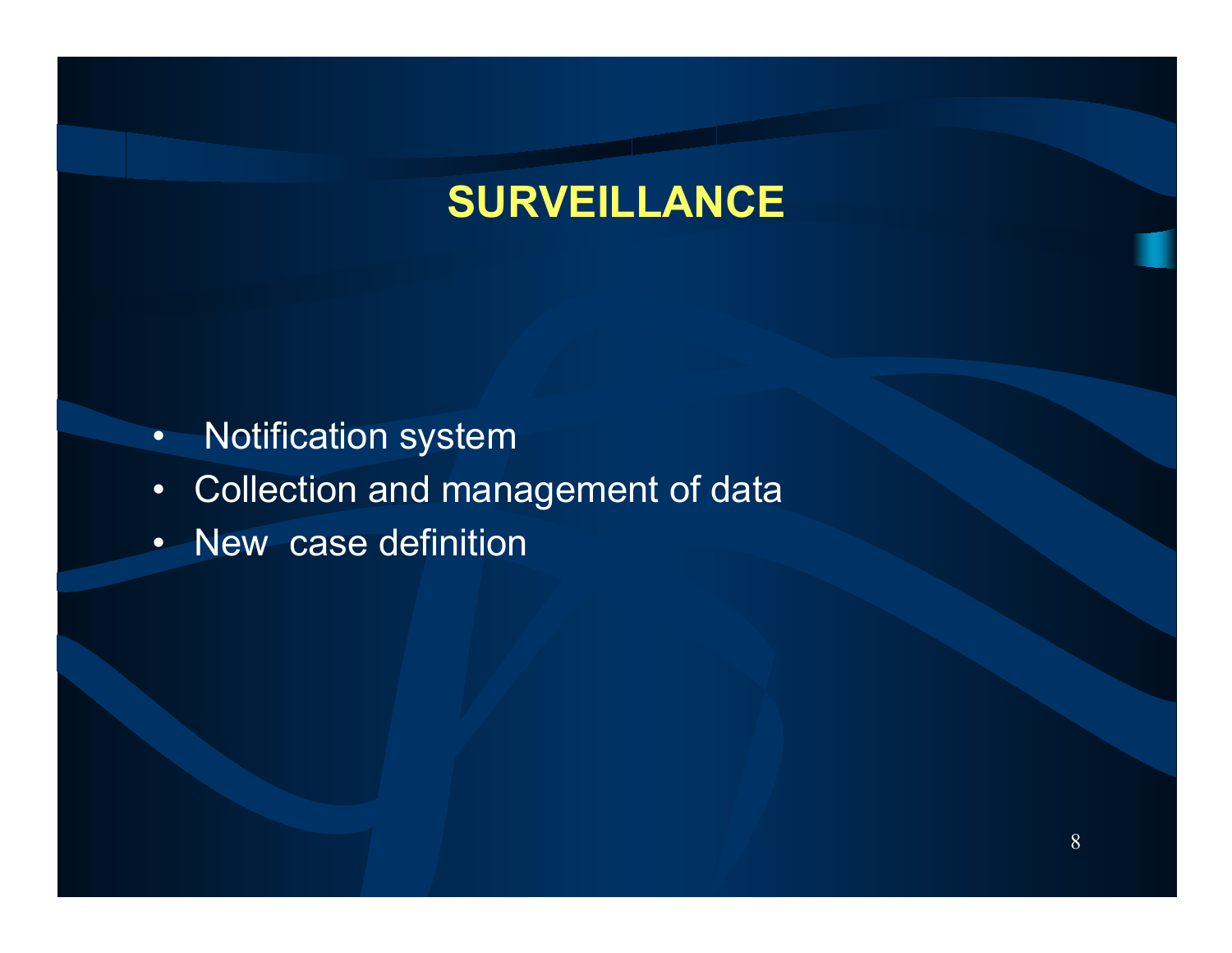#### **Acute Hepatitis B Case Definition**

#### Hepatitis B clinical definition

having sudden onset of jaundice, dark urine, malaise, fatigue, nause, vomiting,<br>\_\_\_anorexia,right upper quadrant abdominal pain. Raised urine bilirubin and serum ALT level

Laboratory criteria for diagnosis HbsAg and / or anti HBc IgM positivity.

#### confirmed case

A case that meets the clinical case definition and is laboratory confirmed.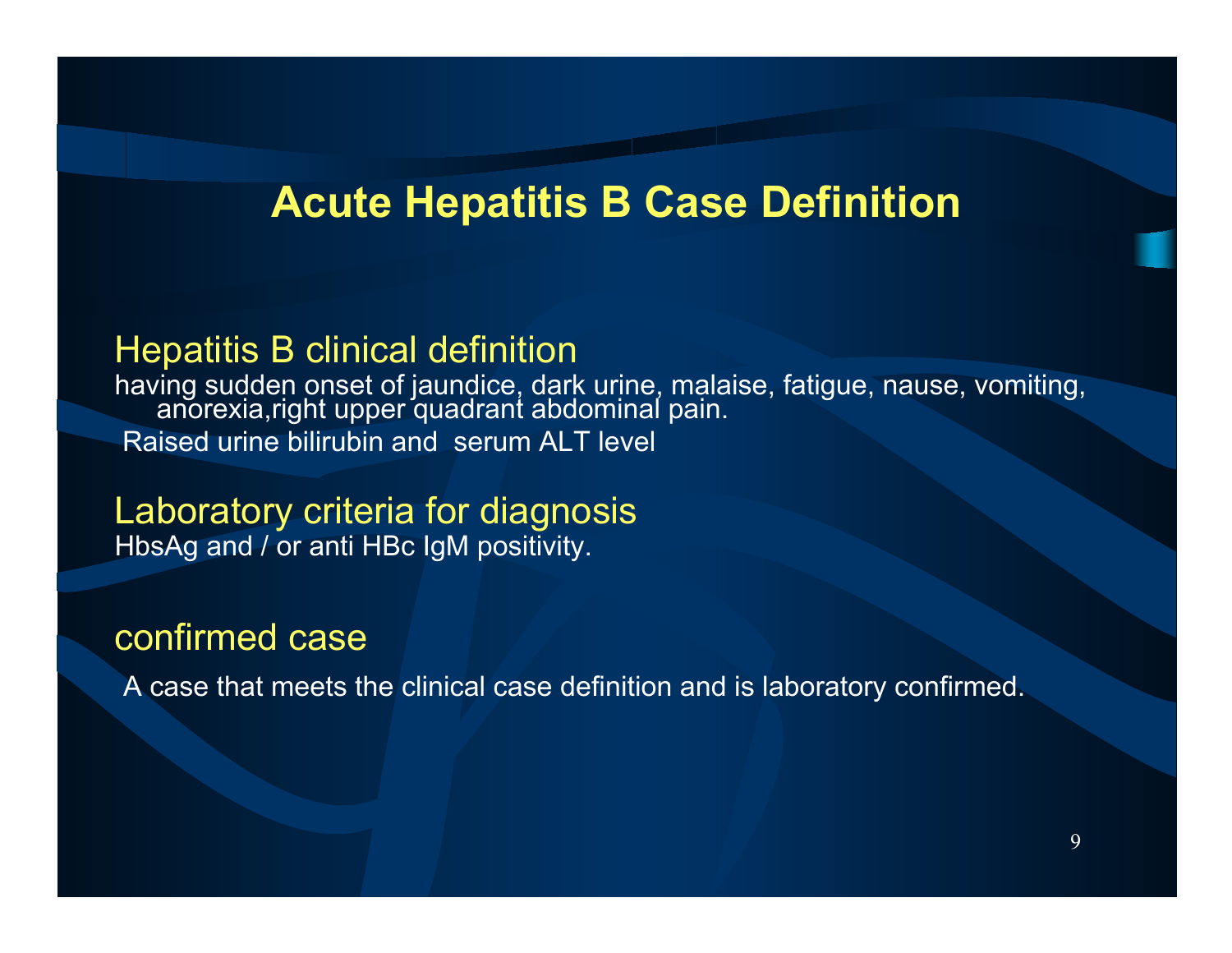#### **Annual number of reported Hepatitis B cases,Turkey 1990-2003**

number of cases



year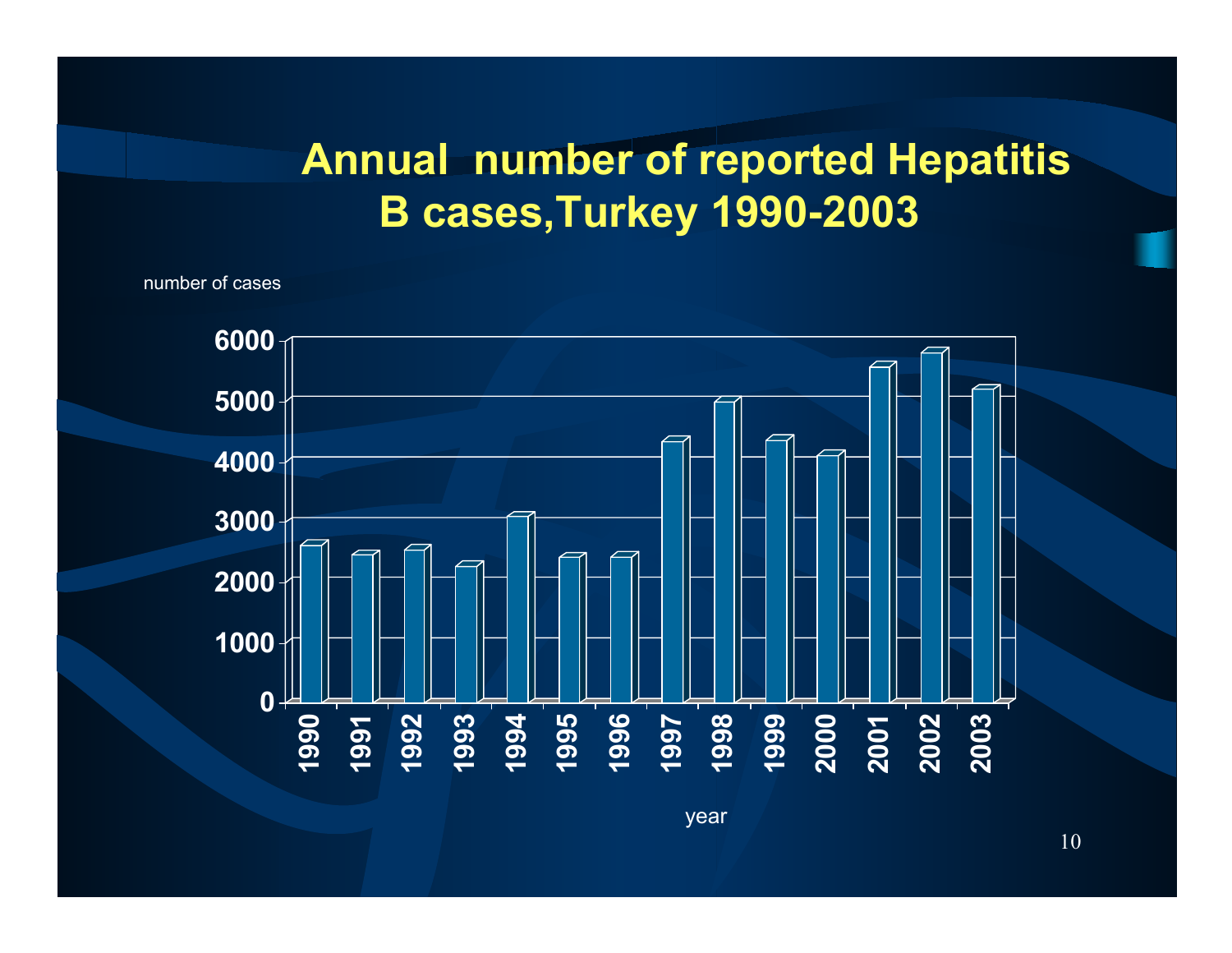#### **Hepatitis B cases by age in Turkey, 1998-2003**

number of cases



year

11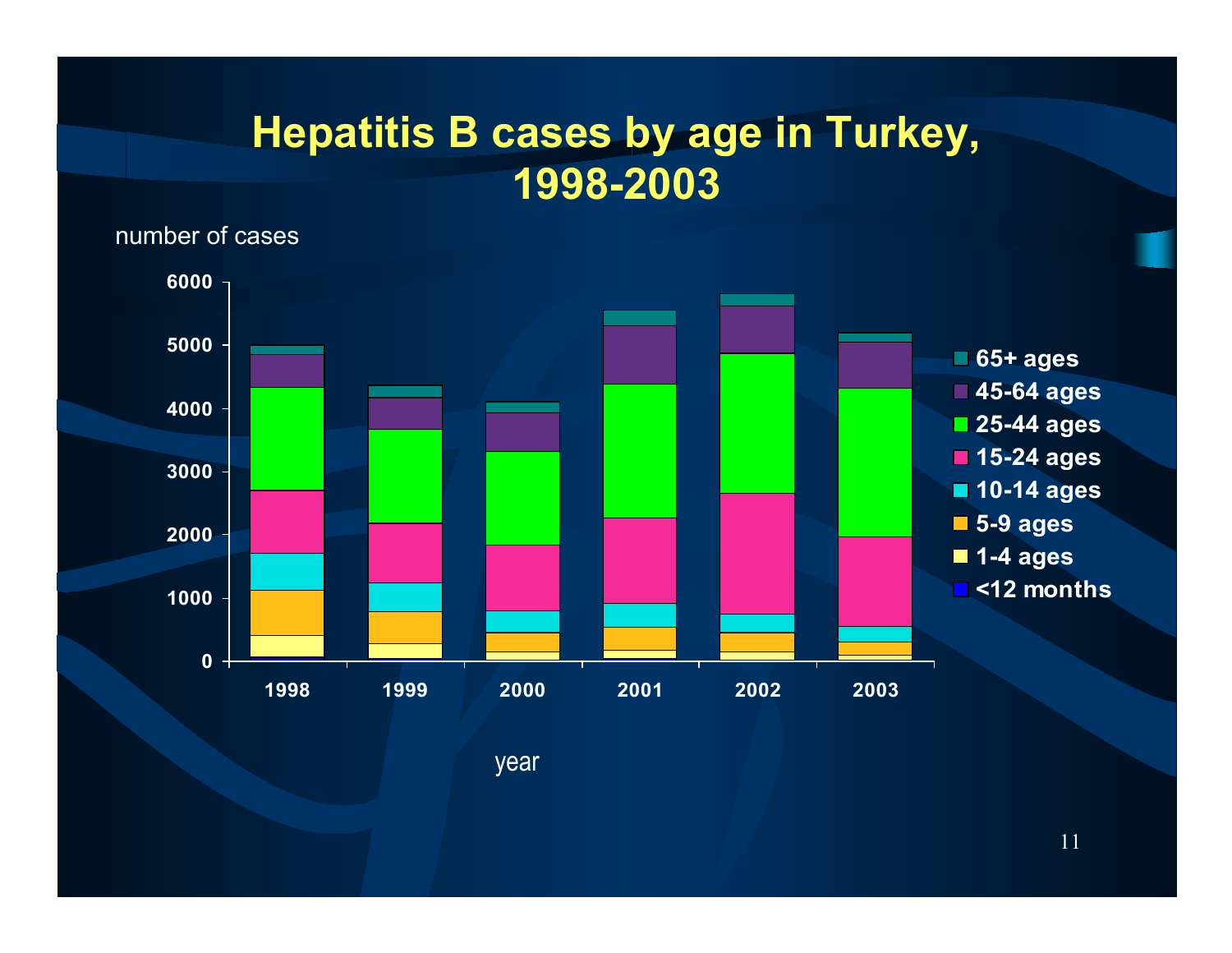# **Regional Differences in Hepatitis B incidence, Turkey 2003**

**(1/100.000 )**

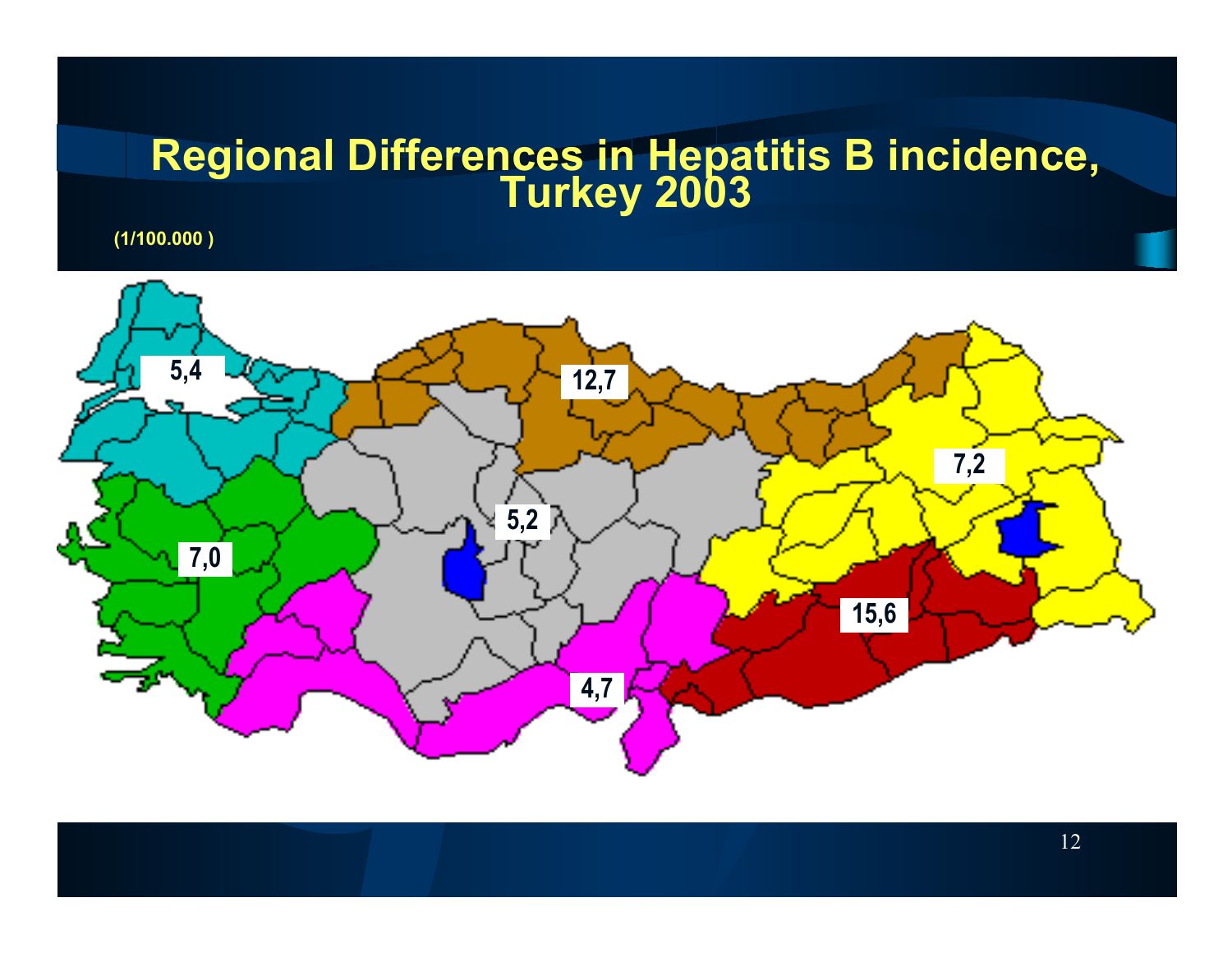#### **IMMUNIZATION**

- Vaccination of infants
- Vaccination of persons at high risk of infection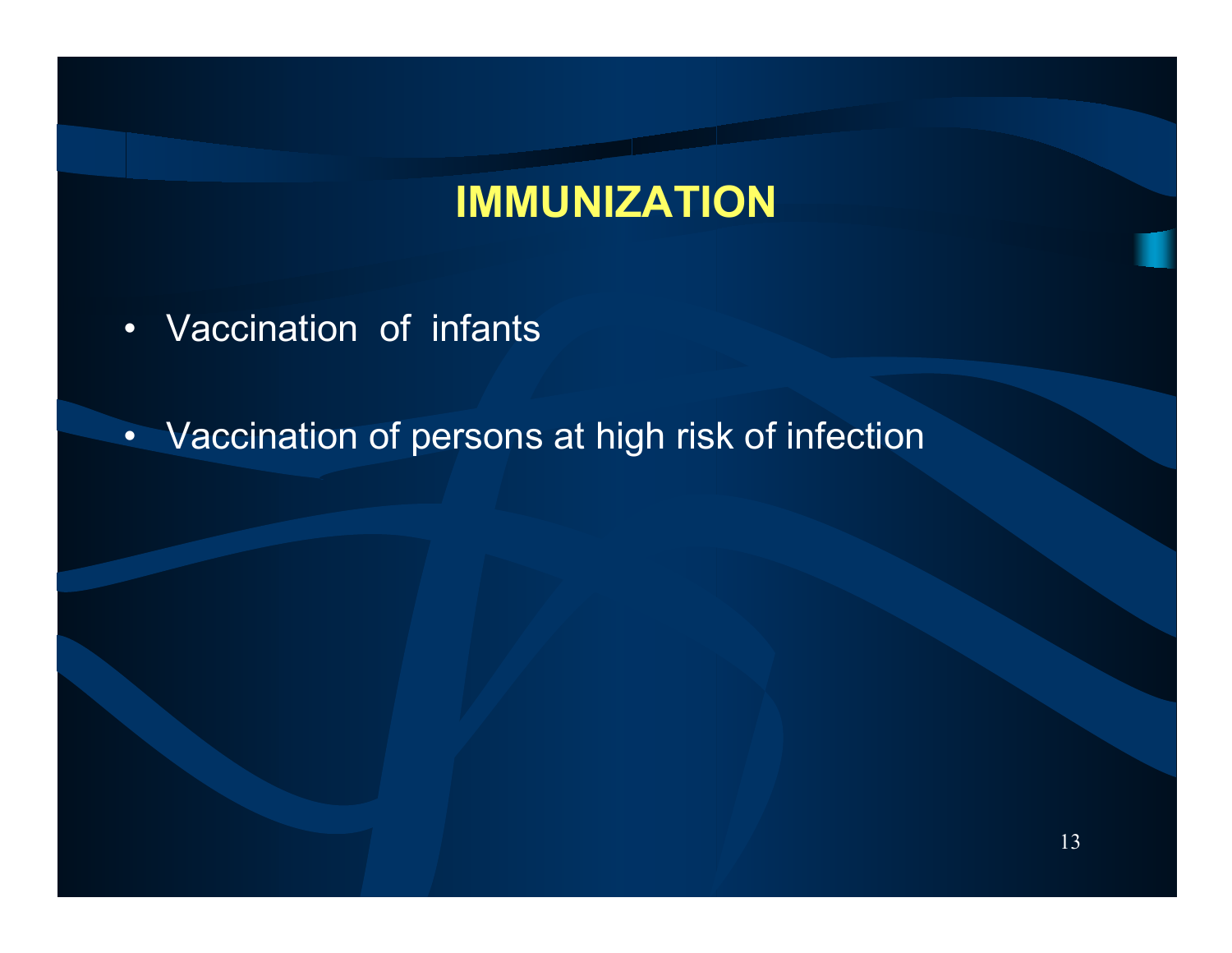#### **Vaccination of Infants Recommended schedule for Hepatitis B vaccine in 1998 by MoH,Turkey**

| 1. alternative                                                 | Dose 1   At birth |                                            |
|----------------------------------------------------------------|-------------------|--------------------------------------------|
|                                                                |                   | Dose $2 \sqrt{3^{rd}$ month                |
|                                                                |                   | Dose $3 \sqrt{9^{th} \text{ month}}$       |
| 2. alternative<br>(infants born outside health)<br>facilities) |                   | Dose 1 $3^{rd}$ month                      |
|                                                                |                   | Dose $2 \mid 4^{\text{th}}$ month          |
|                                                                |                   | Dose $3 \sqrt{9^{th}}$ month               |
| 3. alternative<br>(for infants $> 3$ month)                    | Dose 1            | Anytime                                    |
|                                                                | Dose 2            | 1 month after the first<br>dose            |
|                                                                |                   | Dose 3 5 months after the $2^{nd}$<br>dose |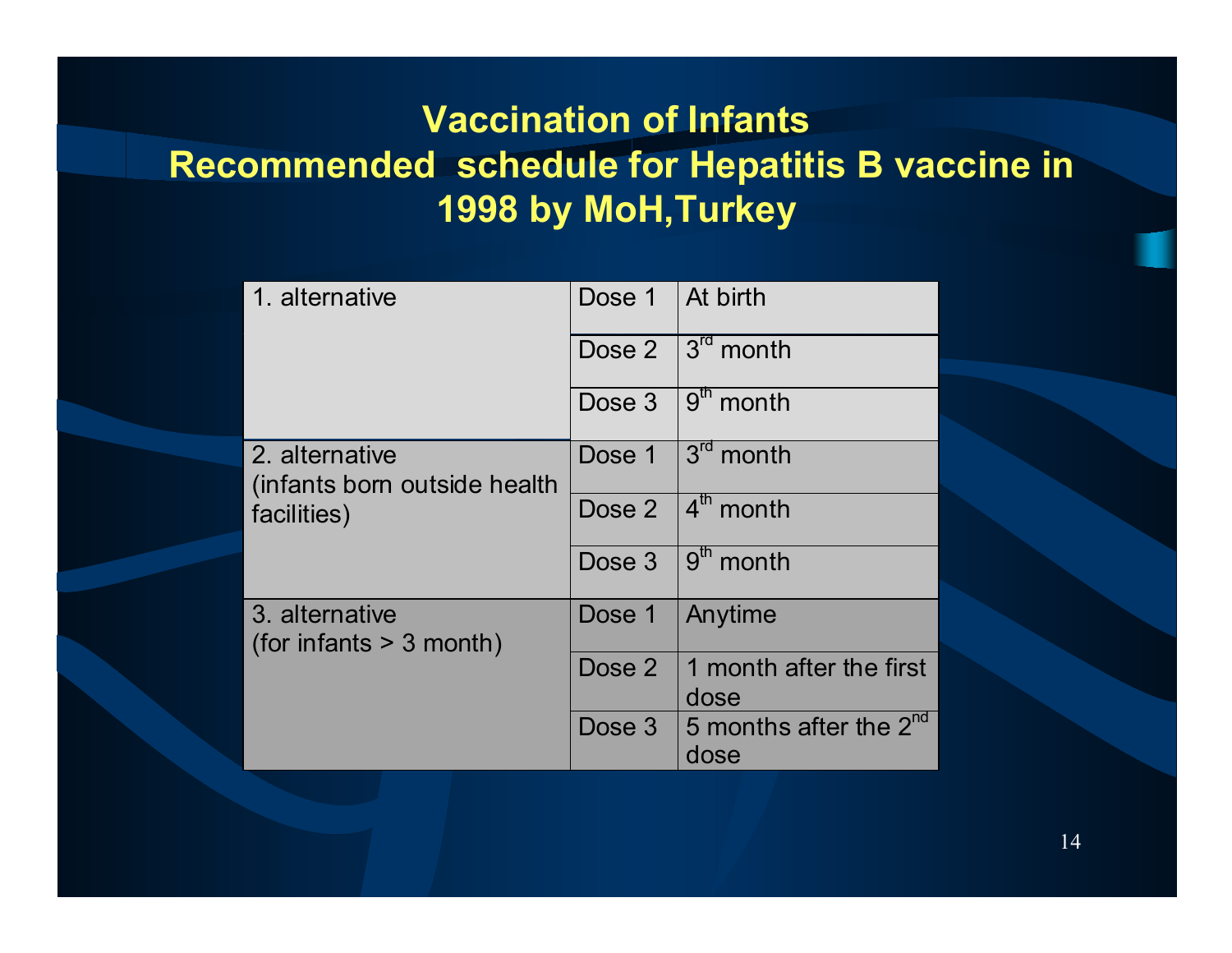## **Recommended Vaccine schedule for Hepatitis B in 2003 by MoH,Turkey**

|                                                                               | 1 <sup>st</sup> dose                    | $2nd$ dose     | $3rd$ dose                                      |
|-------------------------------------------------------------------------------|-----------------------------------------|----------------|-------------------------------------------------|
| Routine<br>immunization                                                       | At birth (within the<br>first 72 hours) | $2^{nd}$ month | $9th$ month                                     |
| Babies can not be<br>caught at birth or all<br>persons at high risk<br>groups | Anytime                                 | the first dose | 1 month after 5 months after<br>the second dose |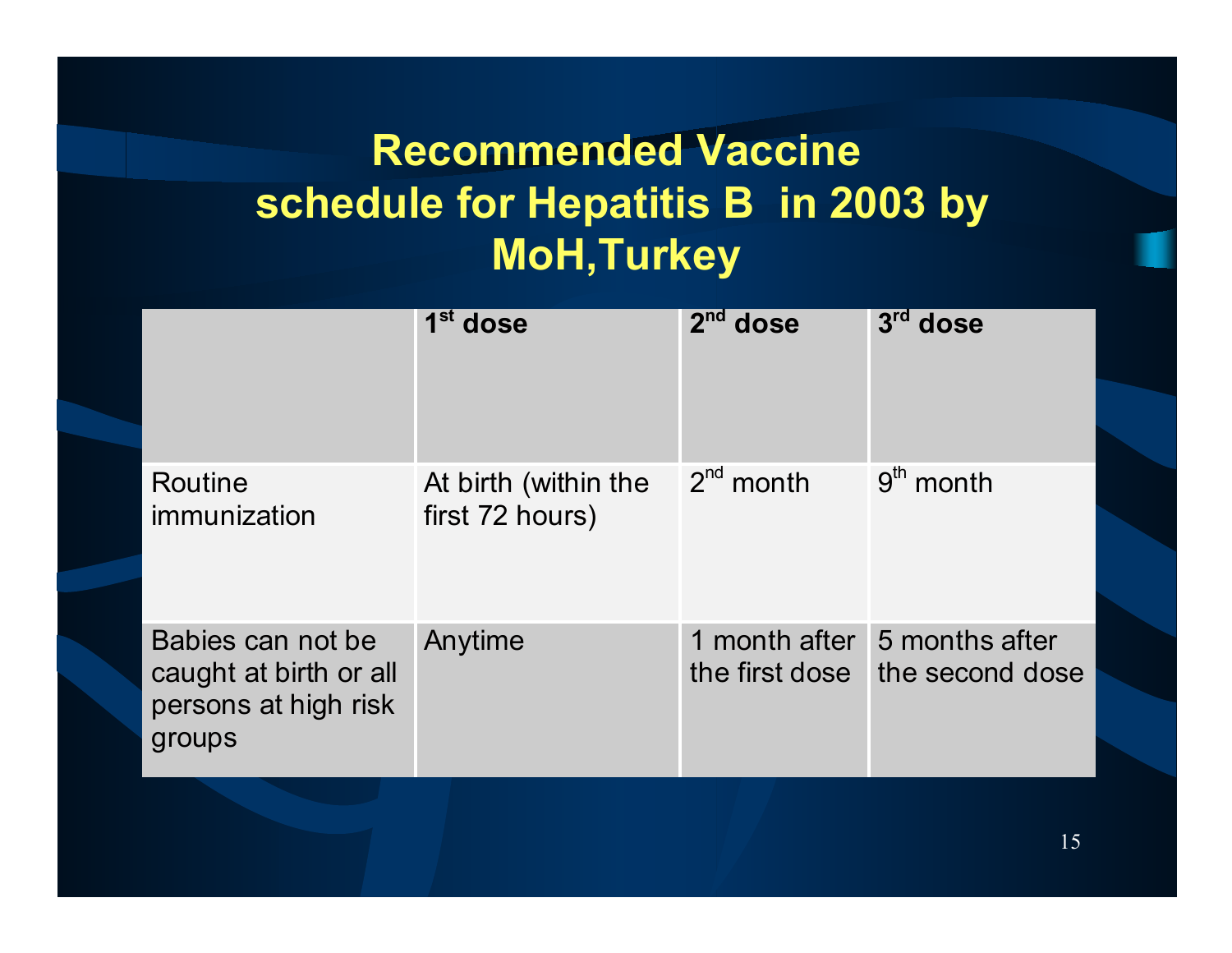### **HBV risk groups**

#### **First Priorities**

- •• Health care workers (frequent blood contact)
- •Students attending health schools
- •Patients of hemodialysis units
- •Recipients of certain blood products
- •Injection drug users
- •• Household contacts of HBV carriers
- •• Female sex workers
- •• Homosexuals
- •• Heterosexuals with multiple partners
- •• Persons have chronic liver diseases
- •**Prisoners**
- •Extended travel to areas of high endemicity
- •• Barbers and coiffeurs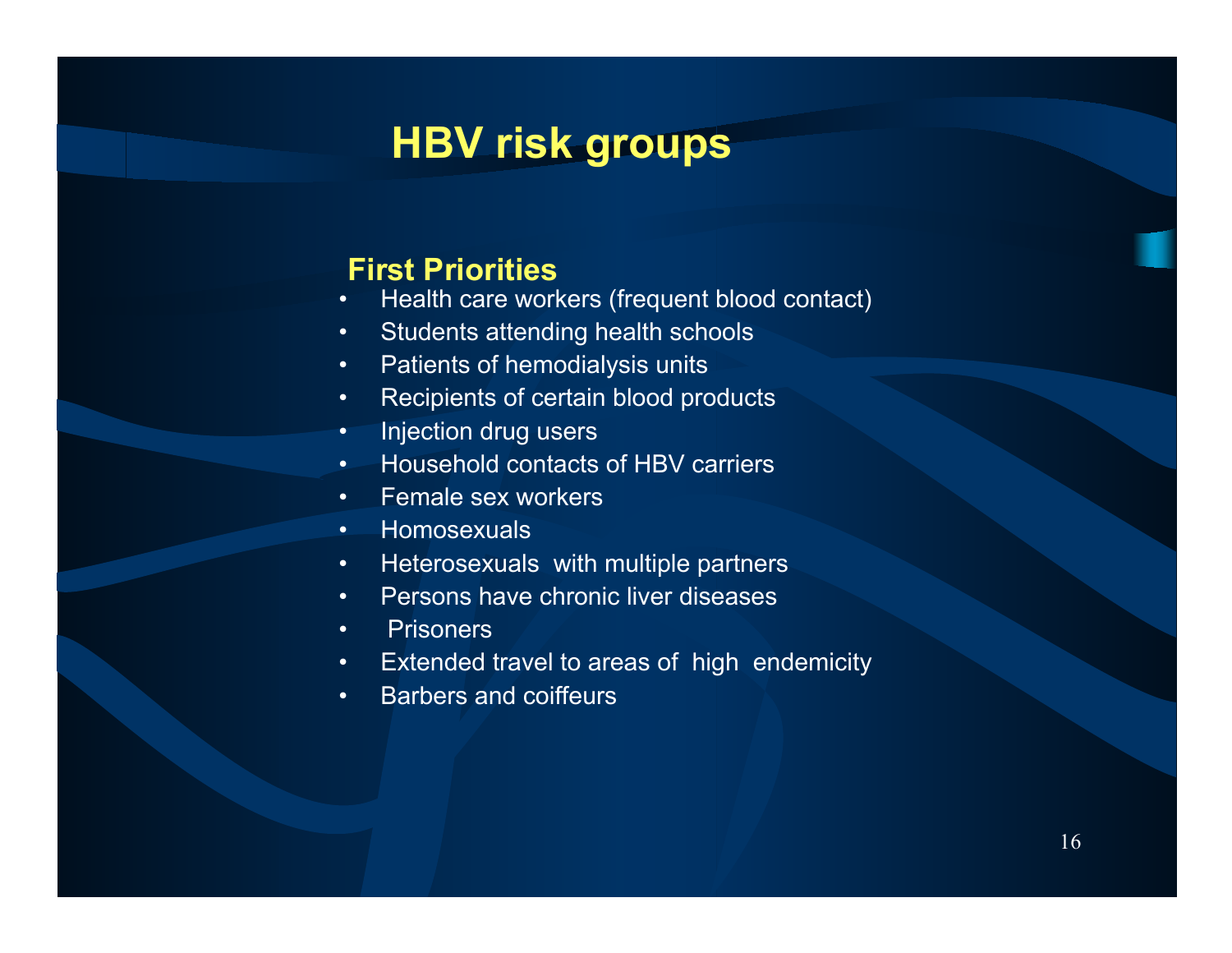#### Second Priorities

- •• Institutions for the mental retardeds
- •Dormitories
- •Fire brigade staff
- • Troops, police officers ( special units being under the risk)
- $\bullet$ Other staff taking a part at the accidents and disasters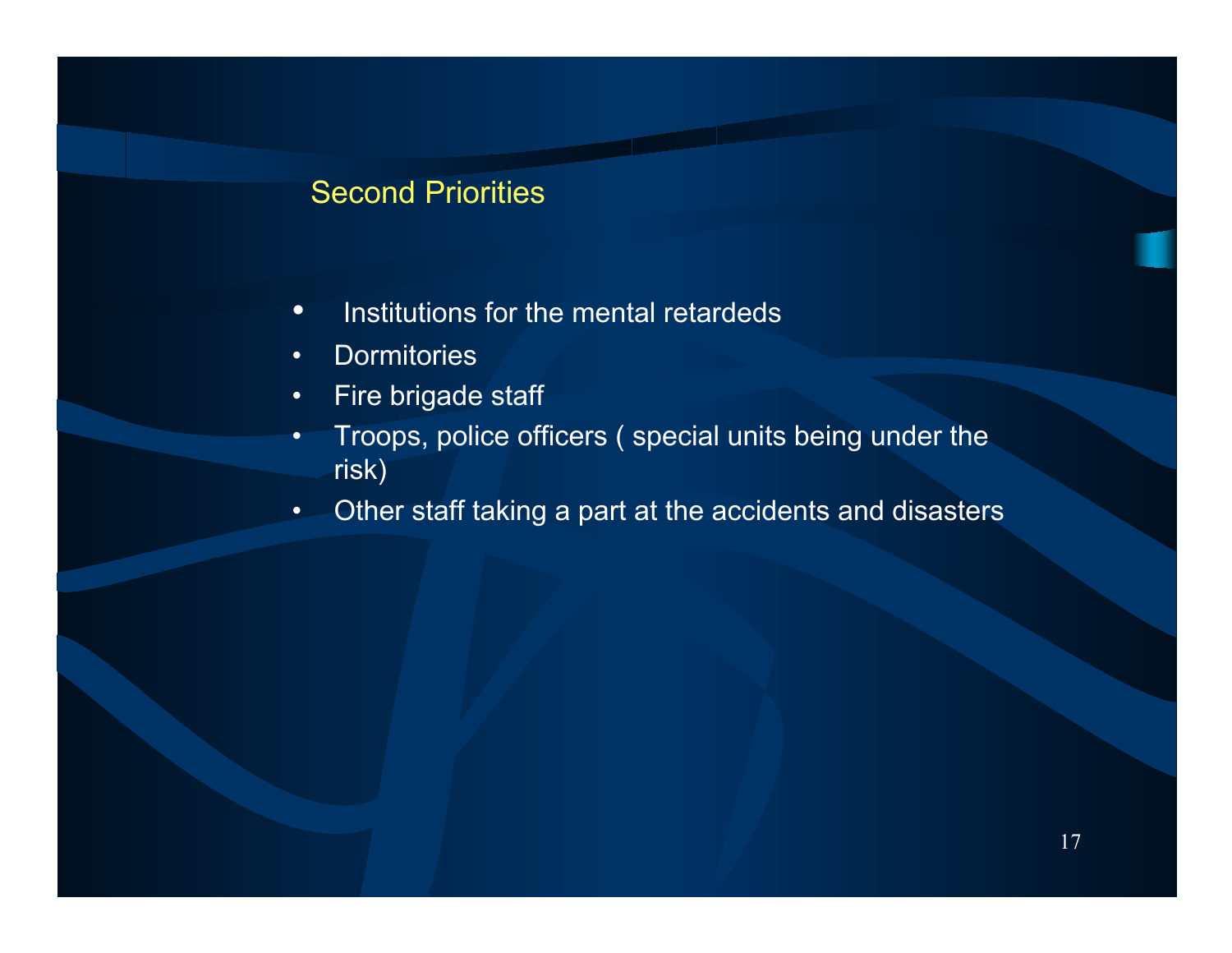#### **Hepatitis B vaccination coverage rate among children<12 months of age by year-Turkey, 1999-2004**

Coverage rate (%)

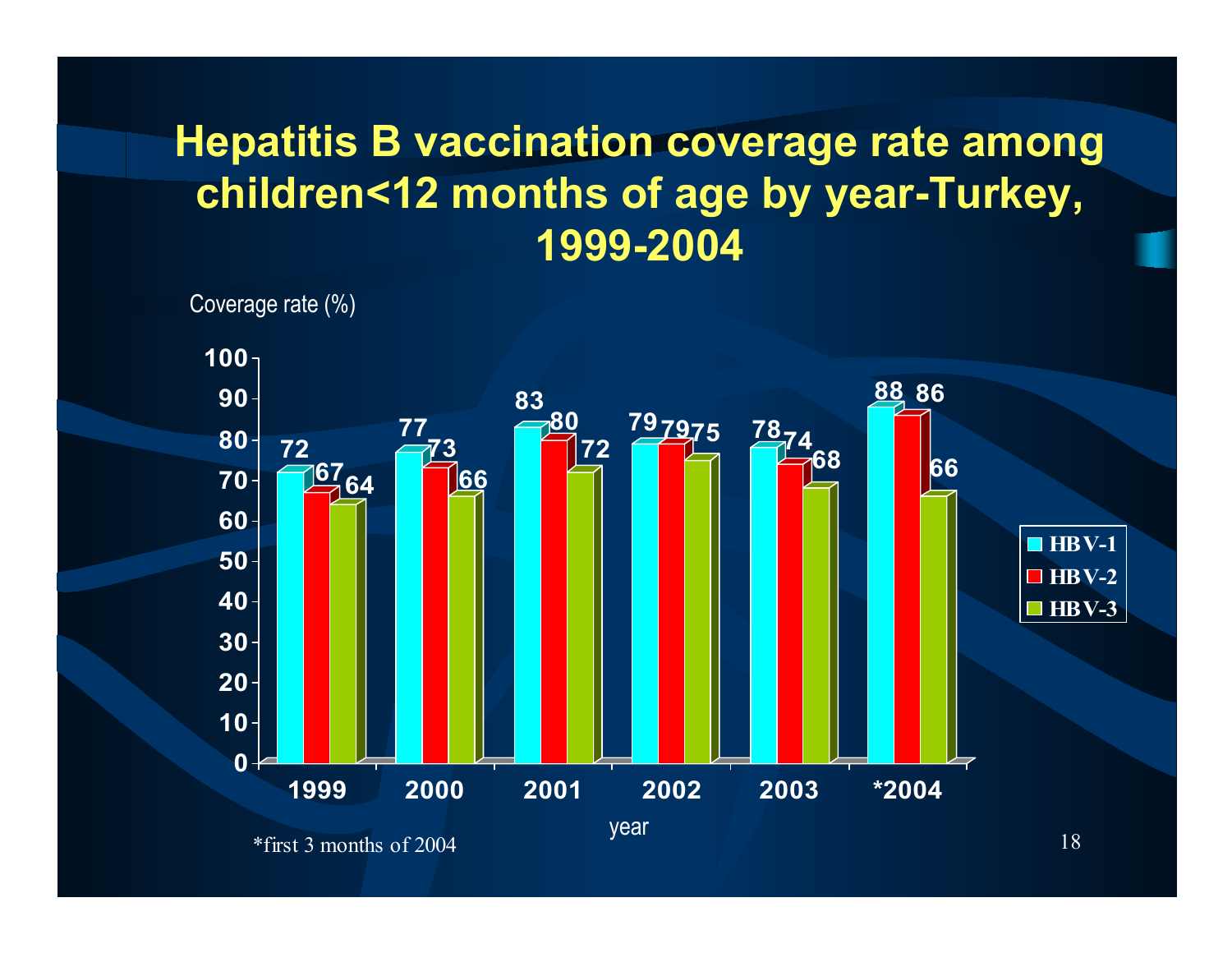#### **HBV-3 Vaccine Coverage among children < 12 months of age by province inTurkey- 2003**





19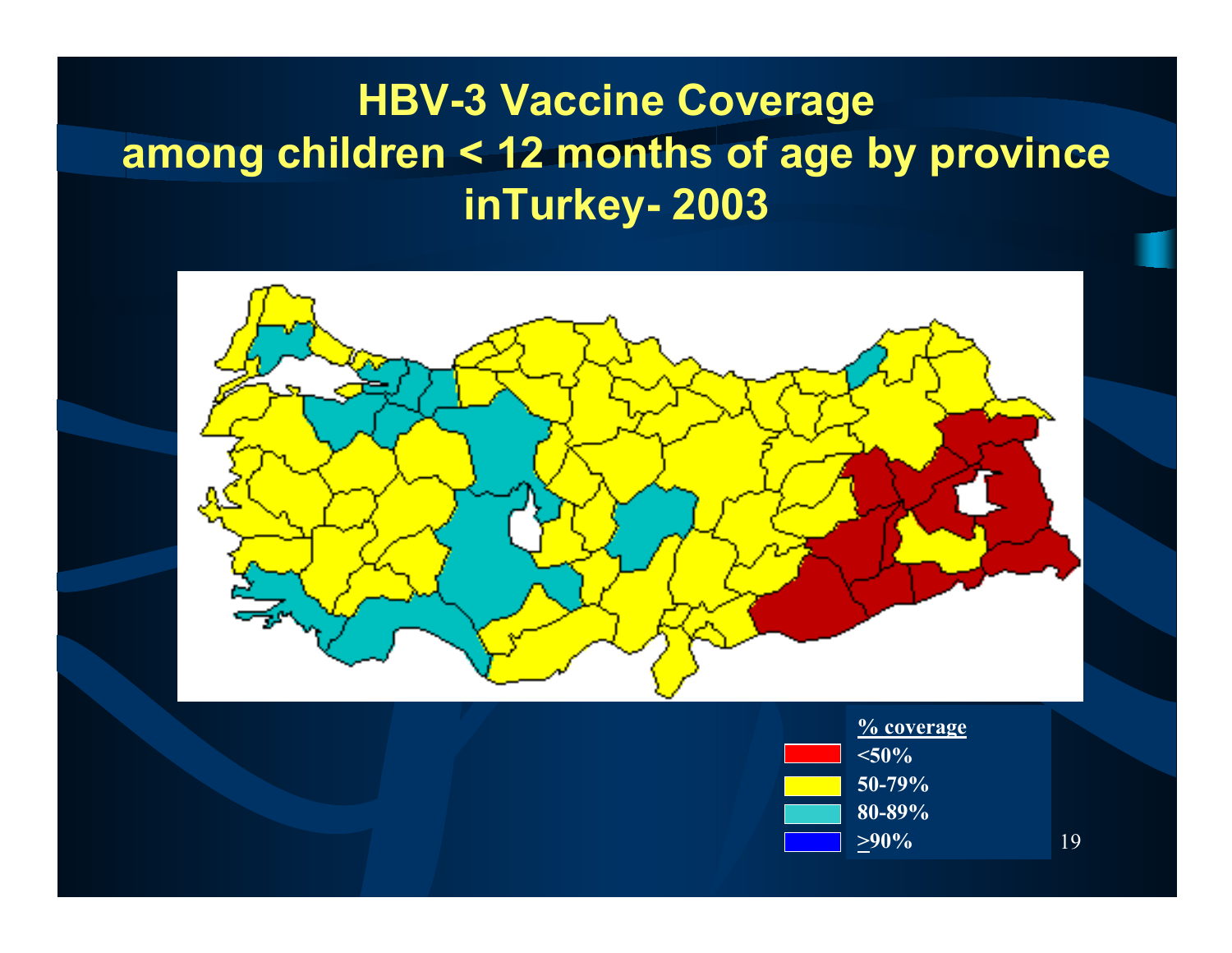#### **Cost of Hepatitis B vaccine in Turkey, 2003**

|                       | <b>Pediatric dose</b> | <b>Adult dose</b> |
|-----------------------|-----------------------|-------------------|
| <b>MoH</b>            | $0,27$ \$             | $0,54$ \$         |
| <b>Private sector</b> | 11S                   | 14S               |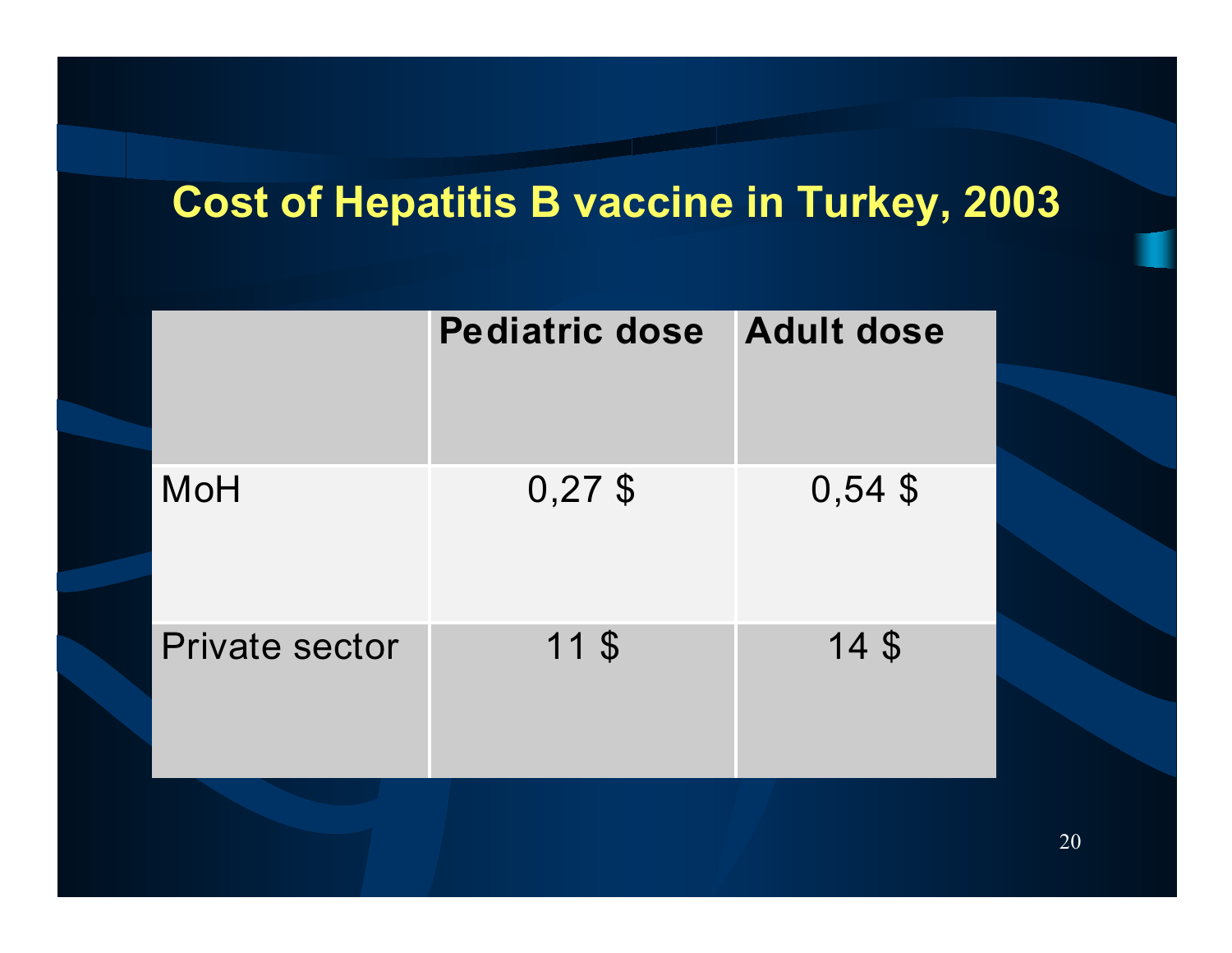## **Comparison of Hepatitis B Vaccine purchased by MoH and imported by private sector in Turkey,1998-2003**

Vaccine dose

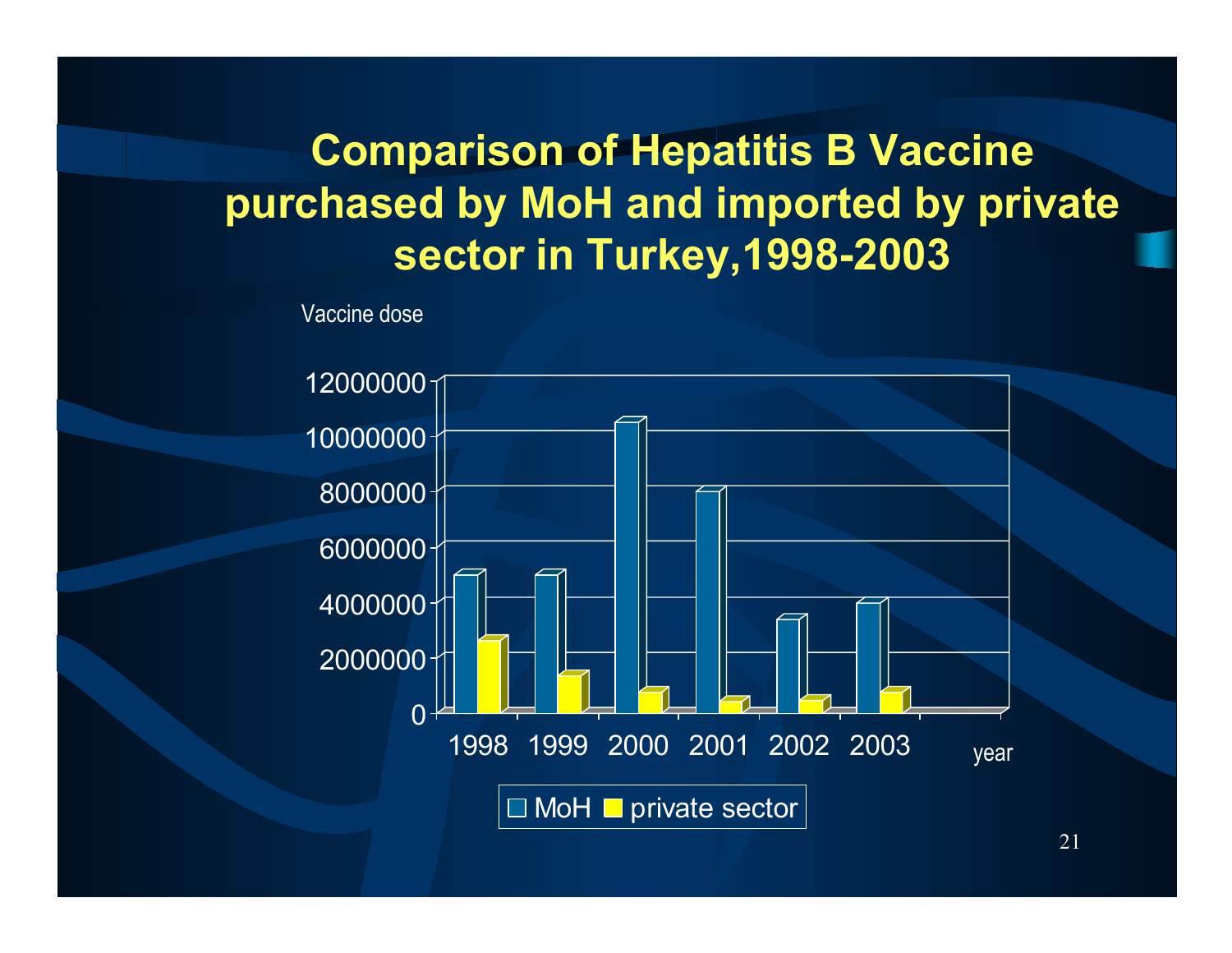## **Allocated fund for Hepatitis B vaccines by MoH in Turkey,1998-2003**

USD

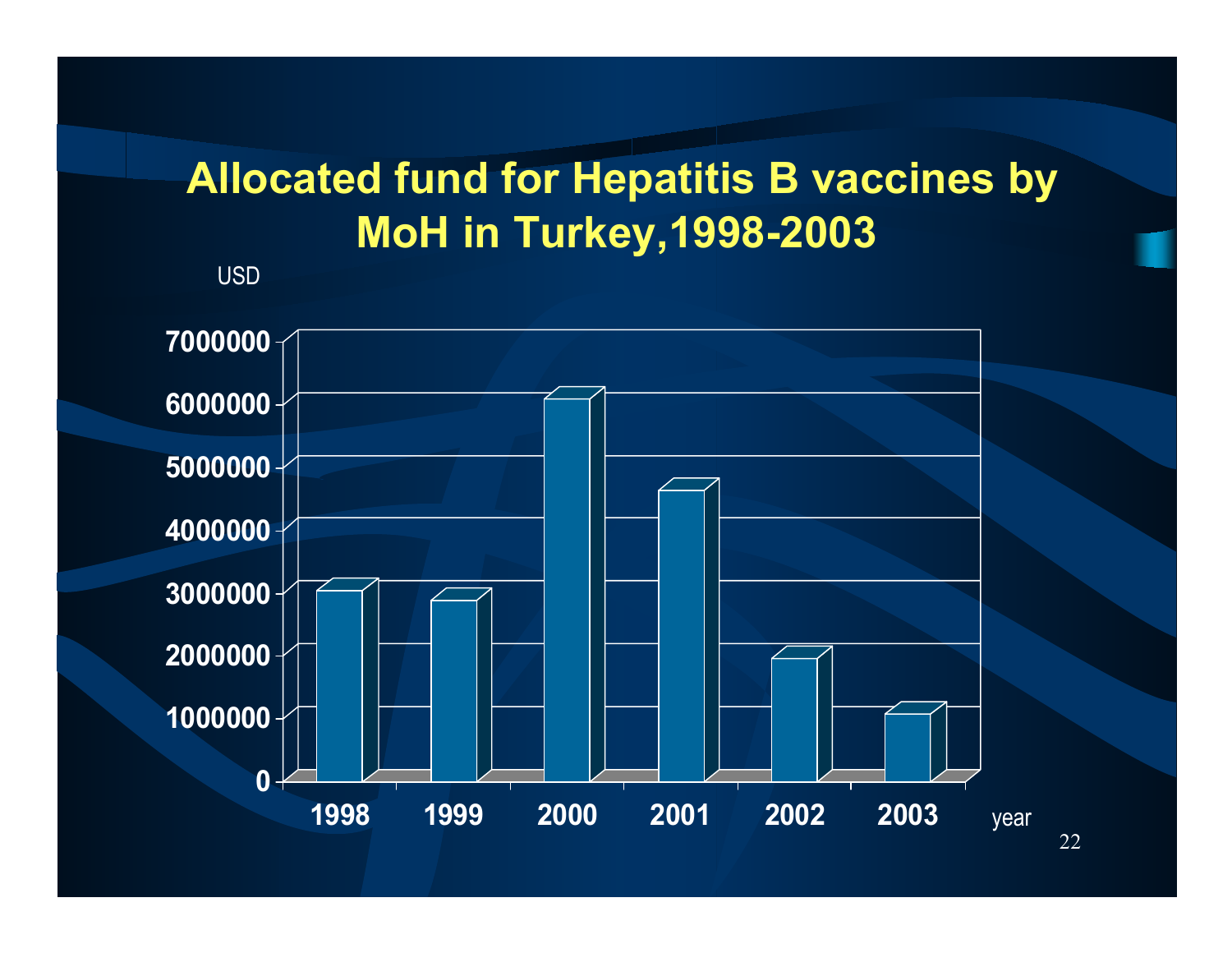#### **EDUCATION**

- •• Public education
- •Education of people at the high risk groups
- • Education and training of health care workers about disease, routes of transmission, protection , vaccine schedule and surveillance.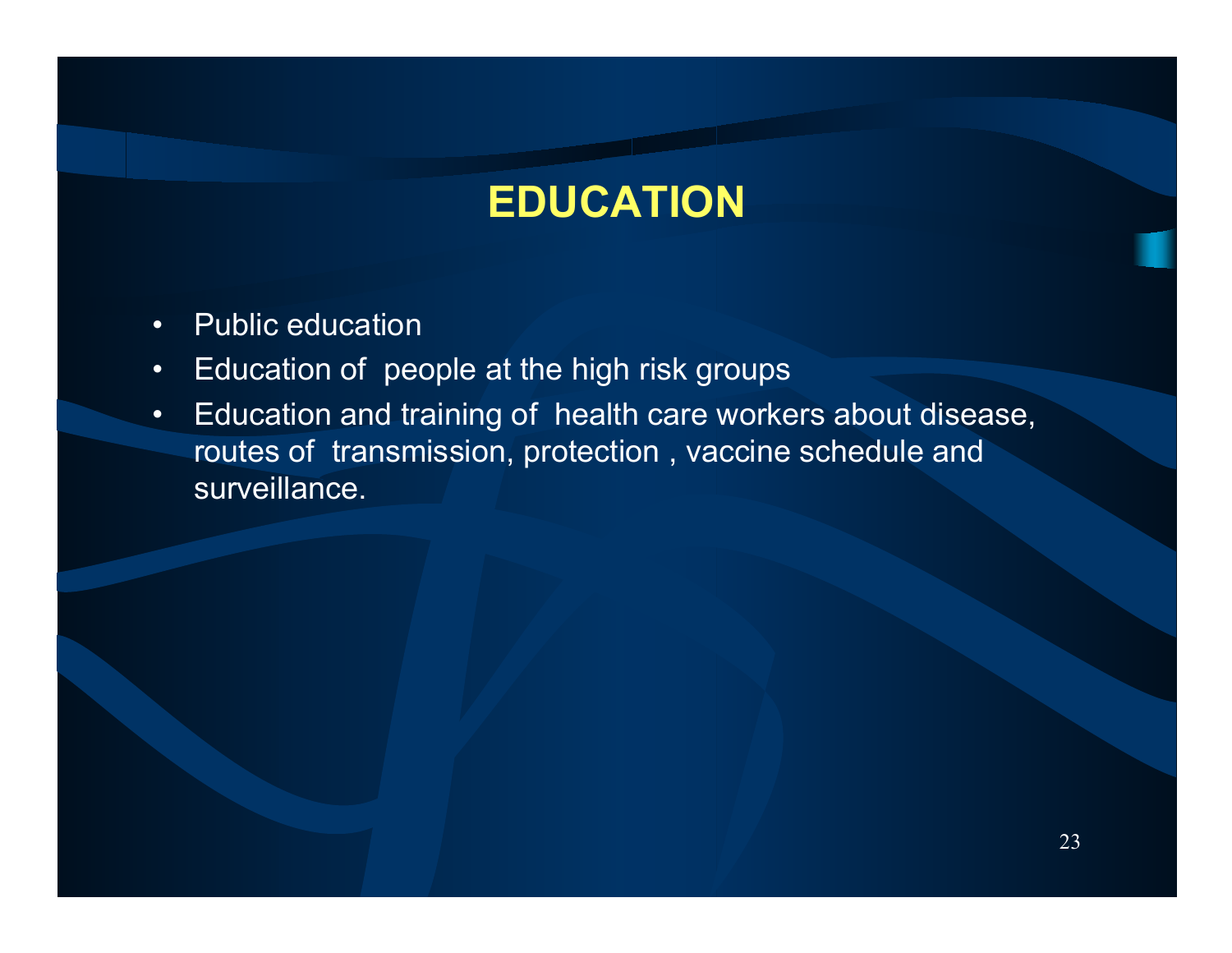## **SAFE BLOOD SUPPLY AND BLOOD PRODUCTS**

- •HBsAg screening is an obligatory test
- •approximately 1 400 000 donors in every year
- •HBsAg positivity rate is 3-5%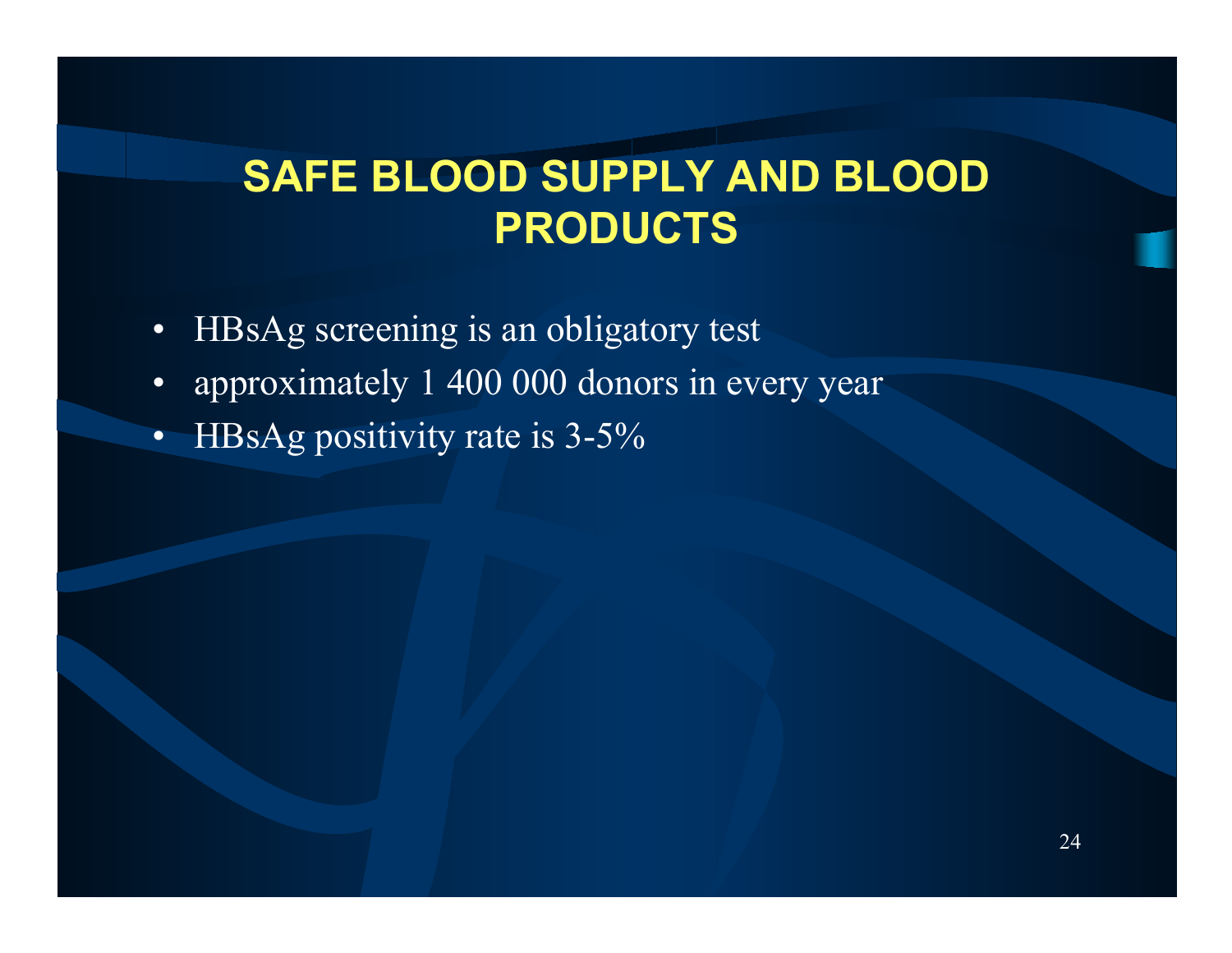#### **SAFE INJECTION PRACTICES**

- •Use of personal protective equipment
- •Use of disposable materials
- •• Disinfection of the tools
- •Management of health care waste